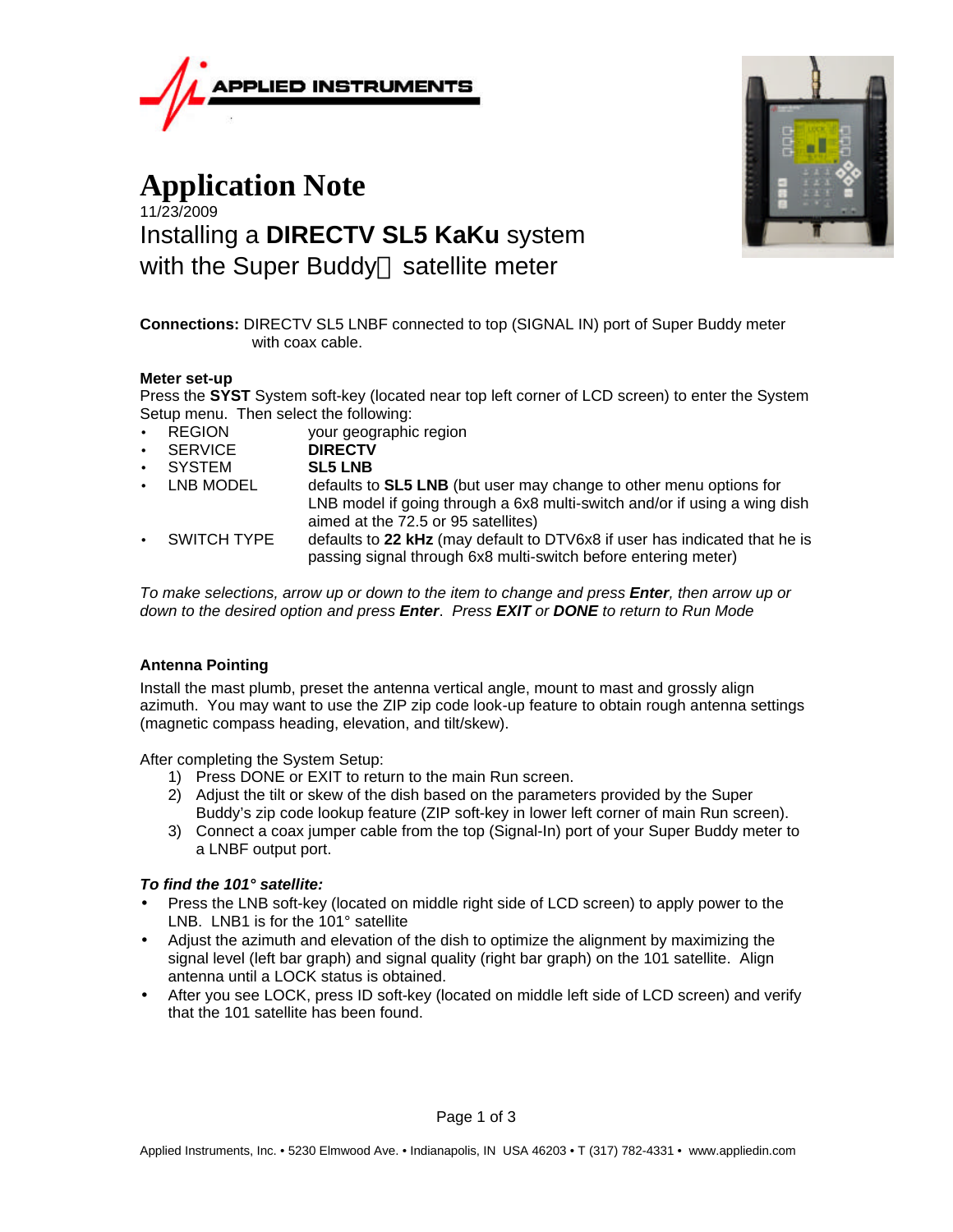#### *To check the status of the 119° satellite:*

- Press the LNB soft-key again to switch to LNB2 (22 kHz). LNB2 is for the 110° & 119° satellites.
- Adjust the tilt/skew of the dish to optimize the alignment by maximizing the signal level (left bar graph) and signal quality (right bar graph) on the 119° satellite. Align antenna until a LOCK status is obtained.
- After you see LOCK, press ID soft-key (located on middle left side of LCD screen) and verify that the 119 satellite has been found.

Note: Transponders 22 through 32 of the 110/119 Combo come from the 119 satellite

# *To check the status of the 110° satellite:*

- While still selected on LNB2, use your Up/Down arrow keys to scroll to transponders 8, 10, or 12 of the 110/119 Combo
- Check to make sure you have a LOCK status and a good signal level and C/N value
- Press ID and verify that the 110 satellite has been found

Note: Transponders 8, 10, and 12 of the 110/119 Combo come from the 110 satellite

Now press the LNB power soft-key four times to return to LNB1 (the 101 satellite). Complete the dithering/fine tuning process, adjusting the azimuth and elevation of the dish while looking at the 101 satellite, as directed by DIRECTV. This will ensure good signal reception from all five satellites (99, 101, 103, 110, 119) if your mast/pole is plumb.

DIRECTV has strictly stated that they do NOT want the technicians modifying the alignment of the dish while looking only at the Ka signal level (dBm) because if they improve signal reception from the 103 satellite, they will likely be hurting the alignment on the 99 satellite at the same time. DIRECTV recommends adjusting the azimuth and elevation of the dish while looking at the 101 satellite, adjusting the tilt/skew of the dish while looking at the 119 satellite, and then performing their fine-tuning/dithering process while looking at the 101 satellite. Please refer to DIRECTV's official instructions regarding their dithering/fine-tuning process for more information.

The Super Buddy satellite meter cannot identify and get a LOCK on the DIRECTV 99 & 103 Ka satellites. The Super Buddy can only display signal level (dBm) on your left bar graph for the non-SWM DIRECTV 99 & 103 Ka satellites. The right bar graph (signal quality) will be empty and the meter will NOT indicate a lock status since the Super Buddy meter isn't able to demodulate or obtain a lock on the DIRECTV Ka signals due to the DVB-S2 modulation type and level of encryption. Only the DIRECTV IRD/satellite receiver can show you the signal quality of the 99 & 103 Ka satellites signals because the receiver has been authorized and cuts through the layer of encryption found on the Ka satellites.

## *To check the Ka High Transponders on 99° Spaceway 2*

- Press the LNB soft-key (located on middle right side of LCD screen) multiple times to toggle to LNB3 (99° satellite)
- Press your up/down arrow keys to scroll through transponders 1-6
- Pay attention to the signal level (dBm) on your left bar graph. You can ignore the right bar graph (C/N) since the Super Buddy meter isn't able to demodulate or obtain a LOCK on the DIRECTV Ka signal.

## *To check the Ka High Transponders on 103° Spaceway 1*

- Press the LNB soft-key (located on middle right side of LCD screen) multiple times to toggle to LNB4 (103° satellite)
- Press your up/down arrow keys to scroll through transponders 1-6
- Pay attention to the signal level (dBm) on your left bar graph. You can ignore the right bar graph (C/N) since the Super Buddy meter isn't able to demodulate or obtain a LOCK on the DIRECTV Ka signal.